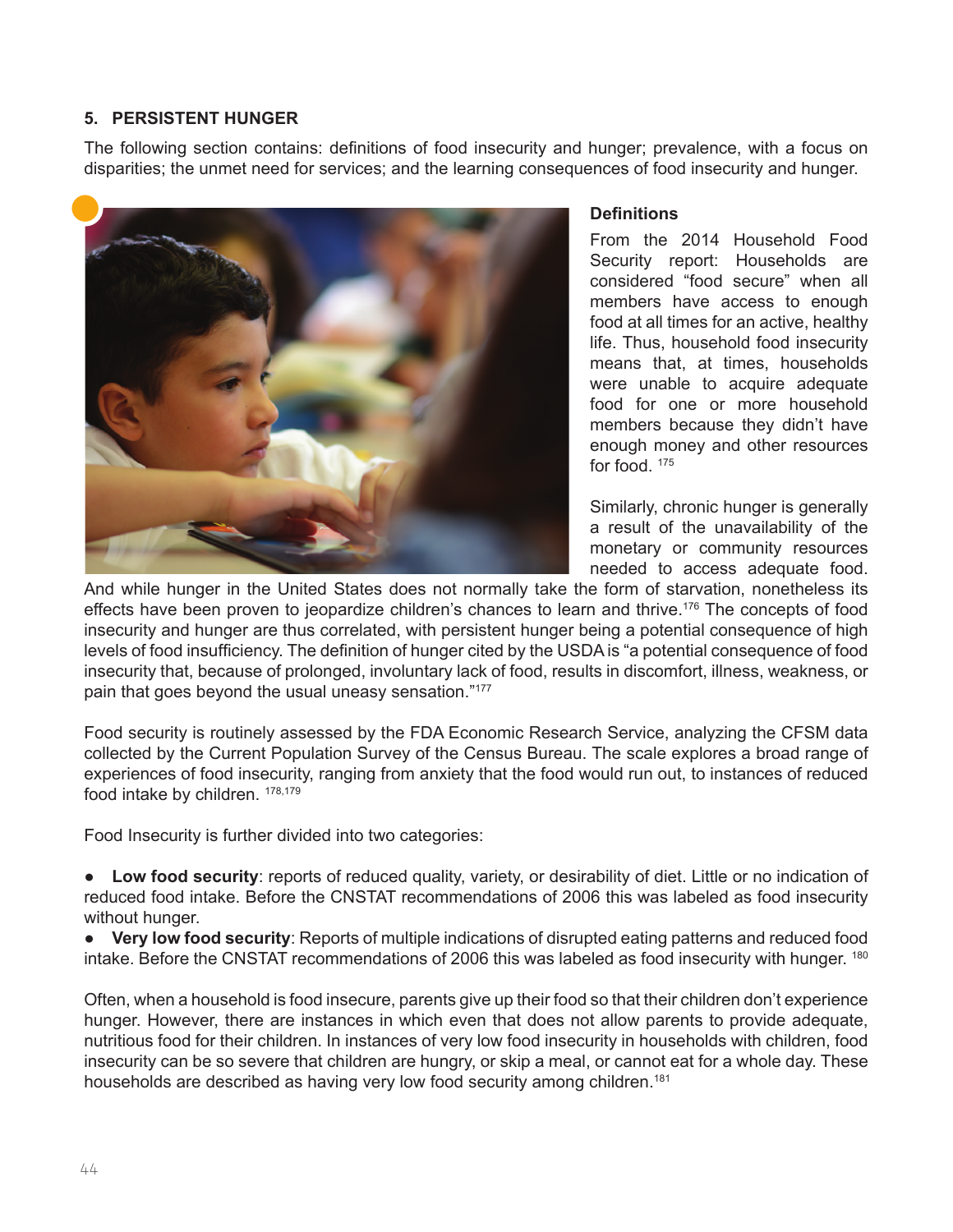# **Prevalence**

According to recent national data, 13% (15.8 million households) of US households were food insecure in 2015. This includes about 5% of U.S. households (6.3 million households) with very low food security, i.e. households where one or more members experienced disrupted eating patterns and reduced food intake because they could not afford enough food. Among households with children, about 17% of households experienced food insecurity during the year. In about half of these food-insecure households (9%), only adults were food insecure, meaning they were able to maintain normal diets for their children. In the remaining half (8%, 3 million households), even children experienced food insecurity. This includes 274,000 households where food insecurity among children was so severe that caregivers reported that children were hungry, skipped a meal, or did not eat for a whole day because there was not enough money for food.<sup>182</sup> Certain types of households have higher rates of food-insecure children than the national rate of 8% as shown in the following chart: single female-headed households (15%); black households (11%); Hispanic households (12%); and poor households with an income-to-poverty ratio of less than 1.00 (21%), less than 1.30 (20%) and less than 1.85 (18%).



Similar trends apply to households with very low food security among children.<sup>183</sup>

Teachers in public schools also express concerns about children coming to school hungry. In a national survey commissioned by the No Kid Hungry campaign, 73% of teachers say they teach students who regularly come to school hungry because there isn't enough food at home.184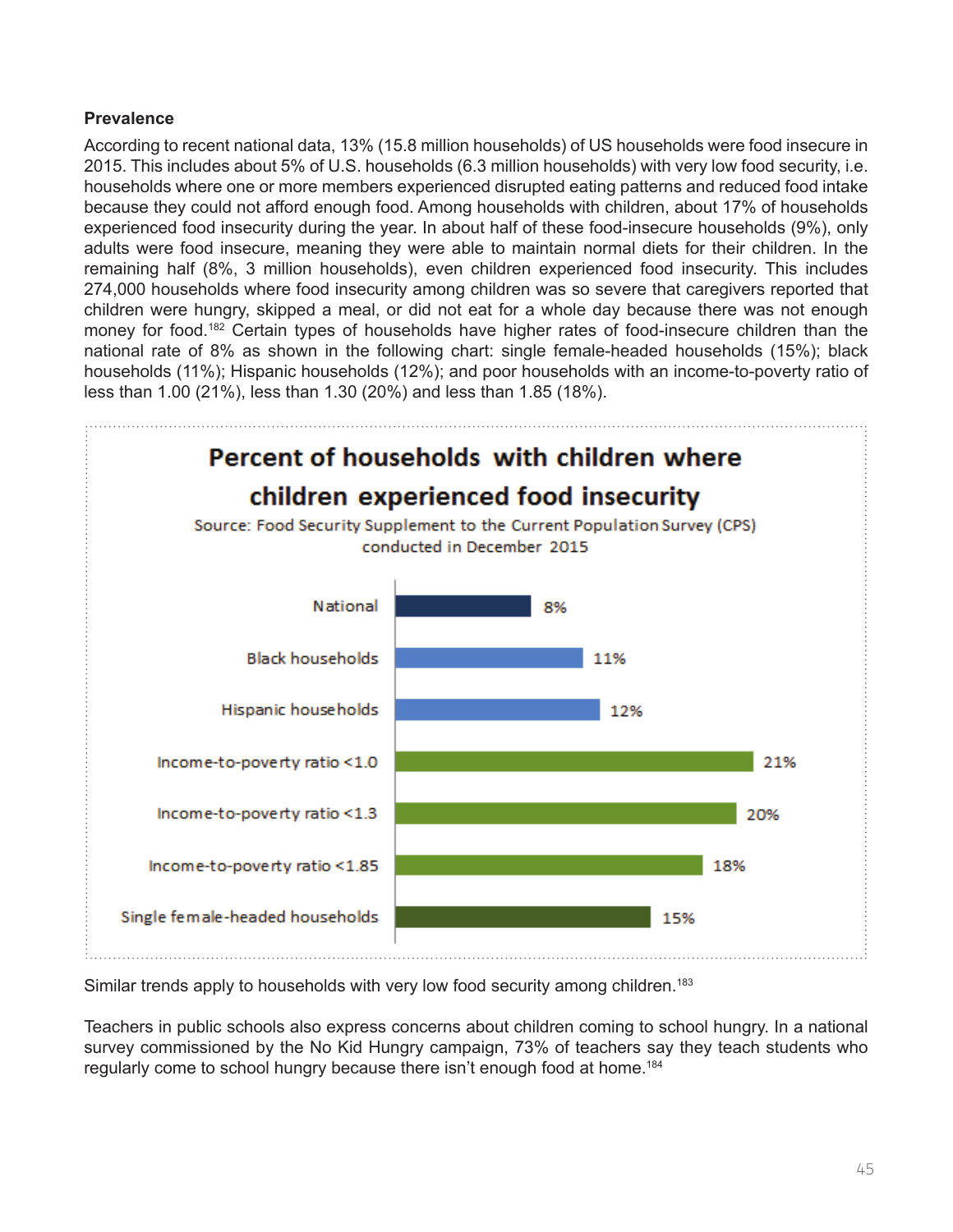# **HUNGER/FOOD INSECURITY AND IRON DEFICIENCY ANEMIA**

Children and adolescents in food-insecure households are at greater risk of iron deficiency (including iron deficiency anemia), compared to those in food-secure households.185 Anemia is a reduction in red blood cells below a normal level, the threshold of which varies by gender and age. Iron is a critical component in the production of red blood cells. Iron deficiency is a state in which there is insufficient iron to maintain normal physiologic functions. In children in the US, iron deficiency is among the most common nutritional deficiencies and a common cause of anemia.186

An article by the American Academy of Pediatrics Committee on Nutrition summarizes the prevalence of Iron Deficiency and Iron Deficiency Anemia in children aged 12 to 35 months using data from the 1999–2002 National Health and Nutrition Examination Survey. Iron Deficiency occurs in 9% of children aged 12 to 35 months, with higher rates among children enrolled in the Special Supplemental Program for Women, Infants, and Children (WIC) program (11%) and Mexican American children (14%). Rates of Iron Deficiency by poverty status were close to the national rate and were similar (8.6% for children from families below the poverty line versus 8.9% for children from families above the poverty line). Black children had an Iron Deficiency rate of 6.6%, which is lower than the national rate; however, black children had the highest rate of anemia (due to any cause, not just Iron Deficiency Anemia) among the different race and ethnicity groups (8% in black children versus the national rate of 5%). About 2% of children aged 12 to 35 months have Iron Deficiency Anemia. Estimates of Iron Deficiency Anemia by race, ethnicity and poverty status in this age group are statistically unreliable.<sup>187</sup>

As stated by the American Academy of Pediatrics, research shows that Iron Deficiency Anemia and Iron Deficiency without anemia during infancy and childhood can have long lasting detrimental effects on neurodevelopment.188 In fact, studies have shown an association between iron deficiency anemia in infants and later cognitive deficits,189 and that iron deficiency without anemia may also adversely affect long term neurodevelopment and behavior, and some of these effects may be irreversible.<sup>190</sup> School aged children with iron deficiency were also found to have greater than twice the odds of scoring below average in math than did children with normal iron status.<sup>191</sup>

#### **Unmet need for services**

As described by The Aspen Institute's report "Advancing Health through Food Security: A Multi-Sector Approach to Address the Disease Burden and Costs of U.S. Food Insecurity on our Health System,"192 solutions to the problem of food insecurity require actions by policymakers, the food industry, healthcare organizations, nonprofit organizations and philanthropy, and food security researchers. In particular, pediatricians can play an important role in solving this problem. AAP's recent policy statement "Promoting Food Security for All Children" published in 2015 calls on pediatricians to identify children at risk of food insecurity, connect families in need to community resources and advocate for federal and local policies that support food security. Specifically, the AAP recommends that pediatricians incorporate the following into their practice: 1) systematically screen for food insecurity at scheduled health maintenance visits or sooner if needed; 2) know the community resources that are available (e.g. WIC, SNAP, school nutrition programs, local food pantries, summer and child care feeding programs) so that referral mechanisms can be put in place for families to be connected to these resources; 3) be aware of the nutritional content of the food offered by community resources; and 4) be aware of the factors that make food-insecure populations vulnerable to obesity and factors that disproportionately burden food-insecure families (cost of healthy food, media messaging promoting unhealthy food, stress of decision-making related to food), so that these issues can be addressed at clinic visits. While national data on the extent to which children are being screened and referred to resources is not currently available, the fact that children experienced food insecurity in an estimated 3 million households indicates a sizable unmet need.<sup>193</sup>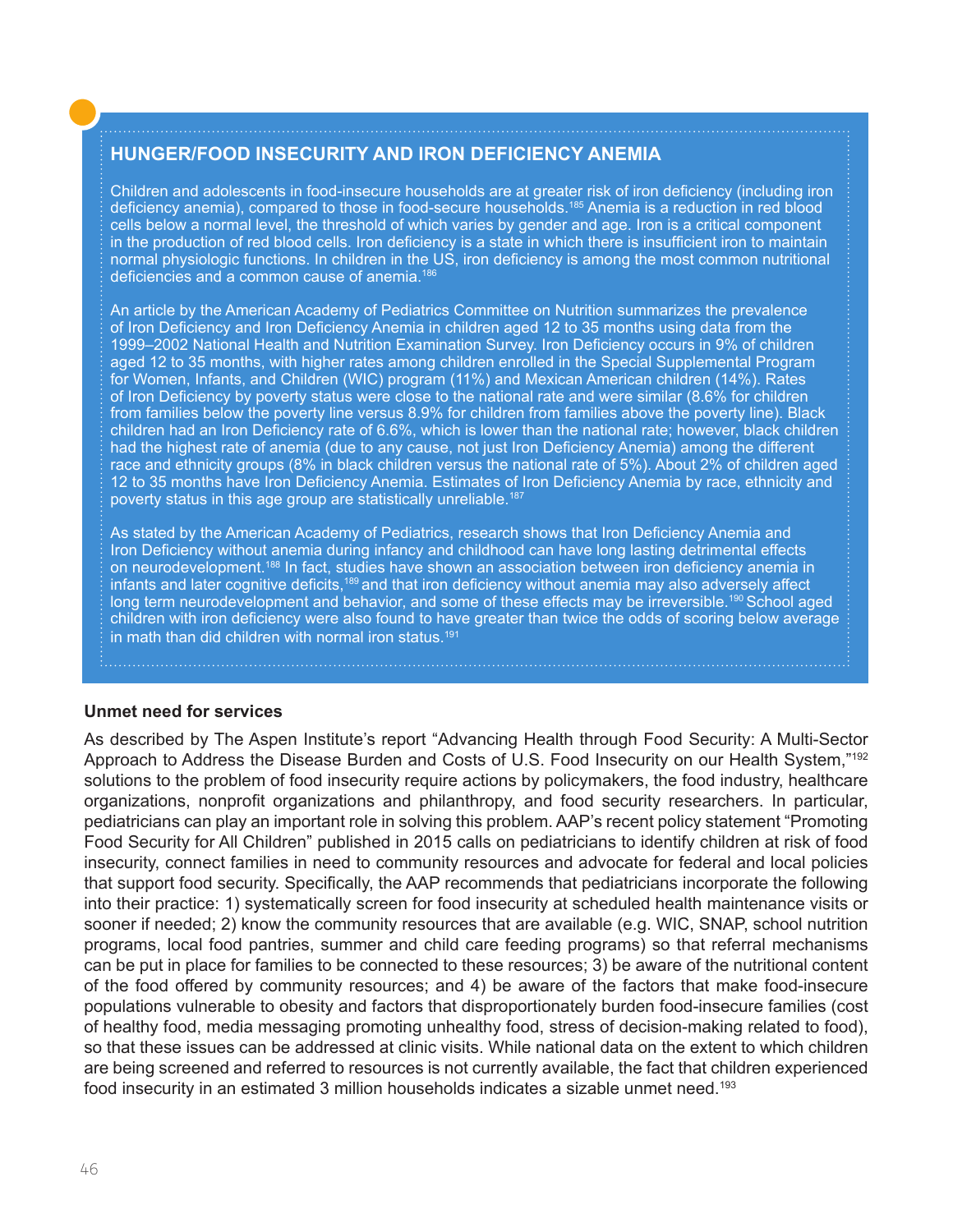### **Impact on learning**

The impact of childhood food insecurity and hunger on children's health and social outcomes has been studied in depth by several reviews of the literature, including Feeding America and the ConAgra Foods Foundation in their report "Child Food Insecurity: The Economic Impact on our Nation."194 Research on this topic suggests two main pathways for the association between food insecurity and hunger and negative developmental outcomes in children. Food insecurity may cause households to choose quantity over quality, thus leading to micronutrient deficiencies, which in turn affect the ability of a child to learn and thrive. Another pathway may be that the stress and anxiety that caregivers experience in situations of food insecurity negatively impact children's well being.

The section below describes a number of studies that Feeding America and The ConAgra Foods Foundation highlighted in their report published in 2009, the 2012 review by Perez-Escamilla et al. from the Yale School of Public Health,<sup>195</sup> and a 2012 study on the mental health impact of food insecurity on adolescents.196 Review of these sources suggests that while there is strong evidence of the impact of hunger and food insecurity on a variety of child emotional and behavioral outcomes, the impact of hunger and food insecurity on educational outcomes varies largely by child characteristics, outcomes measured, level of food insecurity, and study design. Other important factors that play a role in the association between hunger and negative childhood outcomes are the influence of poverty and the role of caregivers. This field is still under study; so far, evidence suggests that household material (income) and non-material (maternal personality, household organizations) indicators may—to varying degrees confound or mediate the effects of household food insecurity on child outcomes.<sup>197</sup>

## *Emotions and behavior*

A cross-sectional study of the Early Childhood Longitudinal Study, Kindergarten Class of 1998-99 (ECLS-K)198 conducted by the Institute for Research on Poverty indicated that, after controlling for potential confounders, household food insecurity negatively impacted the emotional state of the child, as described by measures of self-control, sadness, loneliness, impulsivity and over-activeness, as evaluated by parents. Household food insecurity also negatively impacted children's interactive abilities and social skills, as rated by both parents and teachers. The authors of the study add that the crosssectional nature of this analysis is a major limitation to the interpretation of the results, given that such study methodology can infer association, but not causation. The results are nonetheless consistent with the author's hypothesis as well as prior data exploring the association of household food insecurity with emotional and social functioning in children.<sup>199</sup>

Similarly, a small study group of 328 parents and children from a Community Childhood Hunger Identification Project (CCHIP) study explored the connection between hunger and behavioral outcomes for children aged 6 to 12 years in households with income at or below the 185% of poverty living in the city of Pittsburgh and in the surrounding Allegheny County. Hunger status and child mental health status were reported by the parents, and measured respectively with the 8 food-insufficiency questions of the CCHIP hunger scale, and the Pediatric Symptoms Checklist (PSC), a screening questionnaire used to identify cognitive, emotional, and behavioral problems in children. Higher scores indicate higher risk of cognitive, emotional and behavioral problems. The study found that hunger status was significantly related to PSC score, with the mean PSC score being 18.0 for hungry children, 13.4 for children who were at-risk for hunger, and 8.4 for not-hungry children. Of the children in the hungry category, 21% were classified as dysfunctional by the PSC (score 28 or above) compared with 6% of at risk children and 3% of not-hungry children. Hungry children were also significantly more likely to have a history of past or current mental health counseling. Hungry children were 7 to 12 times more likely to have symptoms of conduct disorders than their not-hungry counterparts.200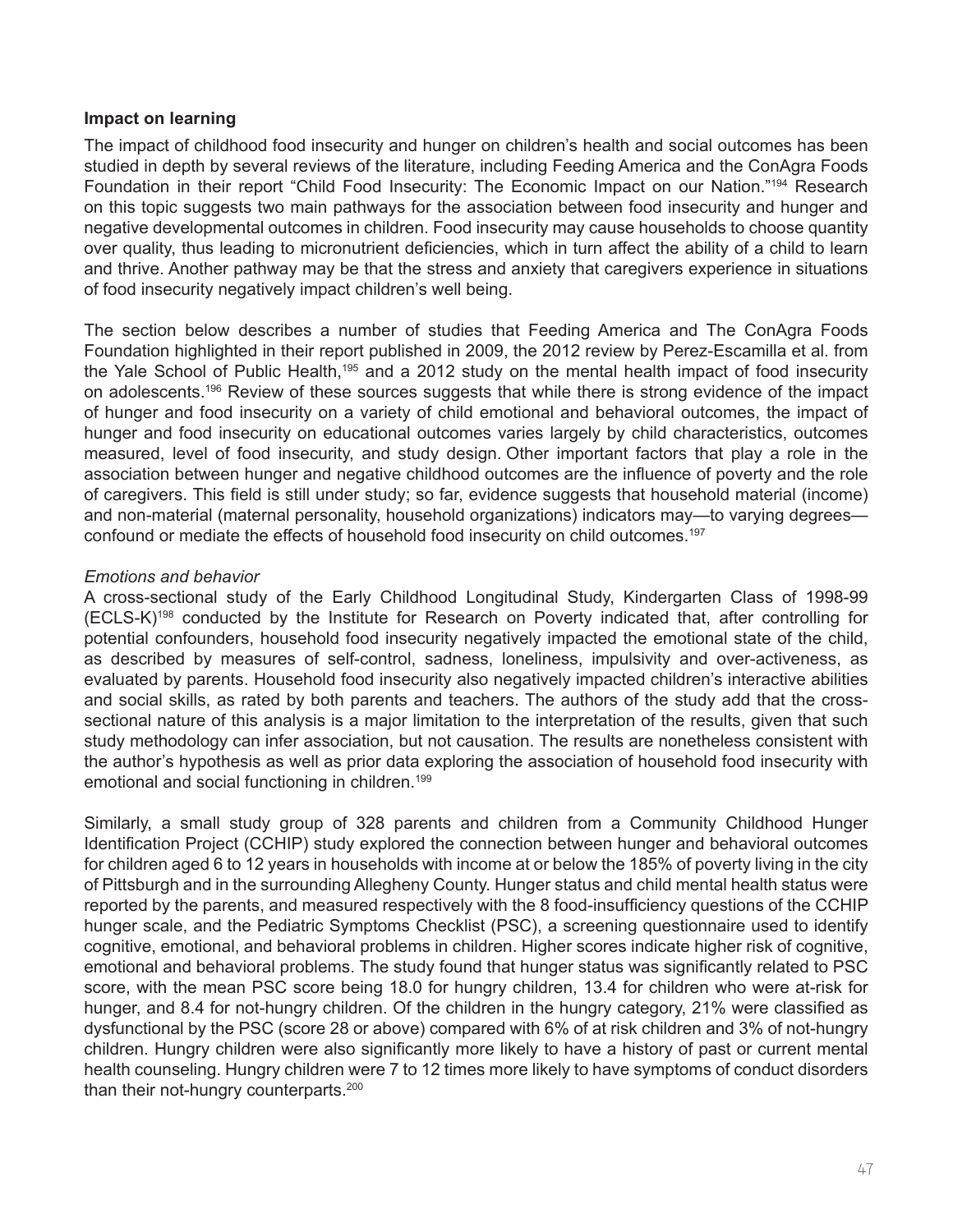A study of school and pre-school children of homeless and low-income housed mothers in Massachusetts explored the relationship between childhood hunger and internalizing behavior problems which cover symptoms of withdrawn behavior, somatic complaints, depression, and anxiety. For both school-aged and preschool-aged children severe child hunger was a moderate predictor of internalizing problems, after controlling for potential covariates in the model. School-aged children with severe child hunger (having multiple signs of child hunger) had parent-reported anxiety scores that were double the scores of children with no hunger. They also had significantly higher internalizing behavior problems than children with no hunger. Preschool children in the study also had significantly higher levels of internalizing behavior problems than their counterparts with no hunger, though depression/anxiety scores were not measured for this group of children.<sup>201</sup>

Finally, a study of a representative sample of US adolescents (aged 13 to 17 years) explored the association between food insecurity (as measured by the USDA Scale) and mental health disorders, grouped into four classes: mood, anxiety, behavior, and substance disorders. The study found that, after controlling for numerous indicators of socioeconomic status, food insecurity was associated with all four categories of disorders. Food insecurity was furthermore even more strongly related to mental health disorders than traditional socioeconomic indicators such as parental education and income. Finally, controlling the analysis for extreme poverty did not decrease the strength of the associations between food insecurity and mental health disorders, thus suggesting that food insecurity reflects a form of economic strain that has more negative effects on adolescents' mental health than living in a family with very low-income.<sup>202</sup>

### *Learning*

A number of studies have found significant associations between hunger and food insecurity and academic outcomes such as test scores, school engagement, and enrollment in special education.

Hunger and food insecurity are associated with a child's cognitive development. A study investigated the relationship between caregiver reported food insecurity and developmental risk in a sample of an urban clinical population of children aged less than 36 months from low-income families. Children in food insecure households had higher odds of being at developmental risk, and the association was significant even after controlling for a series of confounding factors—including previous hospitalizations, low birth weight, and current weight-for-age—that usually would be identified by clinicians as markers of physiologic risk. A statistically significant relationship of nearly identical magnitude was observed when households that reported having food insecurity with hunger (defined as households that reported reducing their food intake three or more times over the past 12 months) were removed from the analysis, suggesting that developmental risk is also present with low food security (i.e. food insecurity without hunger).<sup>203</sup>

Data from the NHANES 1988-1994 was analyzed by a study that investigated the relationship between food insufficiency and school-aged children's cognitive, academic, and psychological development. A child was classified as food insufficient if the respondent reported that the family either sometimes or often did not have enough food to eat. After adjusting for potential confounders, children aged 6 to 11 years who were classified as food insufficient had significantly poorer math scores and higher chances of having repeated a grade and having seen a psychologist. They were not found to be at higher risk of poorer cognitive outcomes, reading scores, school days lost, or other psychological outcomes.<sup>204</sup>

A study of a nationally representative sample of children aged 6 to 11 years from the National Survey of American Families found a negative association between food insecurity and school engagement, among other outcomes, after adjusting for covariates. School engagement is a measure of participation in classroom and school activities and the child's feeling that he or she belongs to the school setting and values school-relevant outcomes. Receiving public assistance for the purchase of food was used as a measure of food insecurity.205